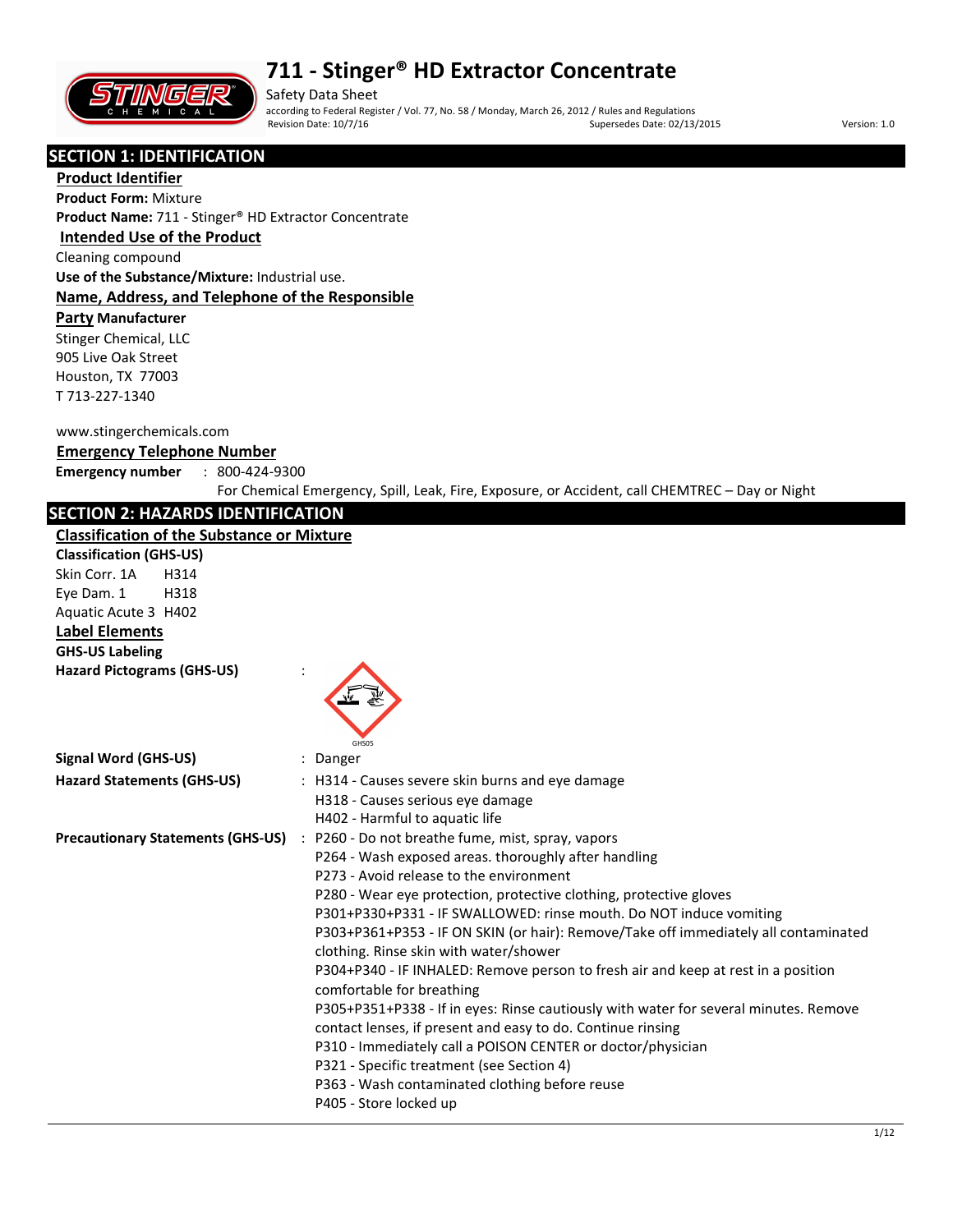Safety Data Sheet

according to Federal Register / Vol. 77, No. 58 / Monday, March 26, 2012 / Rules and Regulations

P501 - Dispose of contents/container to local, regional, national, and international regulations

#### **Other Hazards**

**Other Hazards Not Contributing to the Classification**: Not available **Unknown Acute Toxicity (GHS-US)** Not available

## **SECTION 3: COMPOSITION/INFORMATION ON INGREDIENTS**

**Substances** 

**Mixture** 

| <b>Name</b>                     | <b>Product identifier</b> | % (w/w)   | <b>Classification (GHS-US)</b>          |
|---------------------------------|---------------------------|-----------|-----------------------------------------|
| Water                           | (CAS No) 7732-18-5        | $59 - 87$ | Not classified                          |
| Sodium metasilicate             | (CAS No) 6834-92-0        | $3 - 9$   | Met. Corr. 1, H290                      |
|                                 |                           |           | Acute Tox. 4 (Oral), H302               |
|                                 |                           |           | Skin Corr. 1B, H314                     |
|                                 |                           |           | Eye Dam. 1, H318                        |
|                                 |                           |           | <b>STOT SE 3, H335</b>                  |
| Sodium hydroxide                | (CAS No) 1310-73-2        | $3 - 9$   | Met. Corr. 1, H290                      |
|                                 |                           |           | Skin Corr. 1A, H314                     |
|                                 |                           |           | Eye Dam. 1, H318                        |
|                                 |                           |           | Aquatic Acute 3, H402                   |
| 2-Butoxyethanol                 | (CAS No) 111-76-2         | $3 - 8$   | Flam. Liq. 4, H227                      |
|                                 |                           |           | Acute Tox. 4 (Oral), H302               |
|                                 |                           |           | Acute Tox. 4 (Dermal), H312             |
|                                 |                           |           | Acute Tox. 4 (Inhalation: vapour), H332 |
|                                 |                           |           | Skin Irrit. 2, H315                     |
|                                 |                           |           | Eye Irrit. 2A, H319                     |
| Alcohols, C9-11, ethoxylated    | (CAS No) 68439-46-3       | $2 - 8$   | Acute Tox. 4 (Oral), H302               |
|                                 |                           |           | Eye Dam. 1, H318                        |
| Ethylenediaminetetraacetic acid | (CAS No) 60-00-4          | $2 - 7$   | Comb. Dust, H232                        |
|                                 |                           |           | Acute Tox. 4 (Oral), H302               |
|                                 |                           |           | Eye Irrit. 2A, H319                     |
|                                 |                           |           | Aquatic Acute 3, H402                   |

Full text of H-phrases: see section 16

### **SECTION 4: FIRST AID MEASURES**

### **Description of First Aid Measures**

**General:** IF exposed or concerned: Get medical advice/attention. If you feel unwell, seek medical advice (show the label where possible).

**Inhalation:** Using proper respiratory protection, immediately move the exposed person to fresh air. . Keep at rest and in a position comfortable for breathing. Give oxygen or artificial respiration if necessary. Seek immediate medical advice. Symptoms may be delayed.

**Skin Contact:** Remove/Take off immediately all contaminated clothing. Immediately flush skin with plenty of water for at least 60 minutes. Seek medical attention immediately if exposure is severe. Obtain medical attention if irritation develops or persists. Wash contaminated clothing before reuse.

**Eye Contact:** In case of contact, immediately flush eye with plenty of water for at least 60 minutes. Seek medical attention immediately if exposure is severe. Obtain medical attention if irritation develops or persists.

**Ingestion:** If swallowed, do not induce vomiting: seek medical advice immediately and show this container or label.

### **Most Important Symptoms and Effects Both Acute and Delayed**

**General:** Corrosive. Causes burns.

**Inhalation:** Causes severe respiratory irritation if inhaled. Symptoms may include burning of nose and throat, constriction of airway, difficulty breathing, shortness of breath, bronchial spasms, chest pain, and pink frothy sputum. Contact may cause immediate severe irritation progressing quickly to chemical burns. May cause pulmonary edema. Symptoms may be delayed.

**Skin Contact:** Contact may cause immediate severe irritation progressing quickly to chemical burns.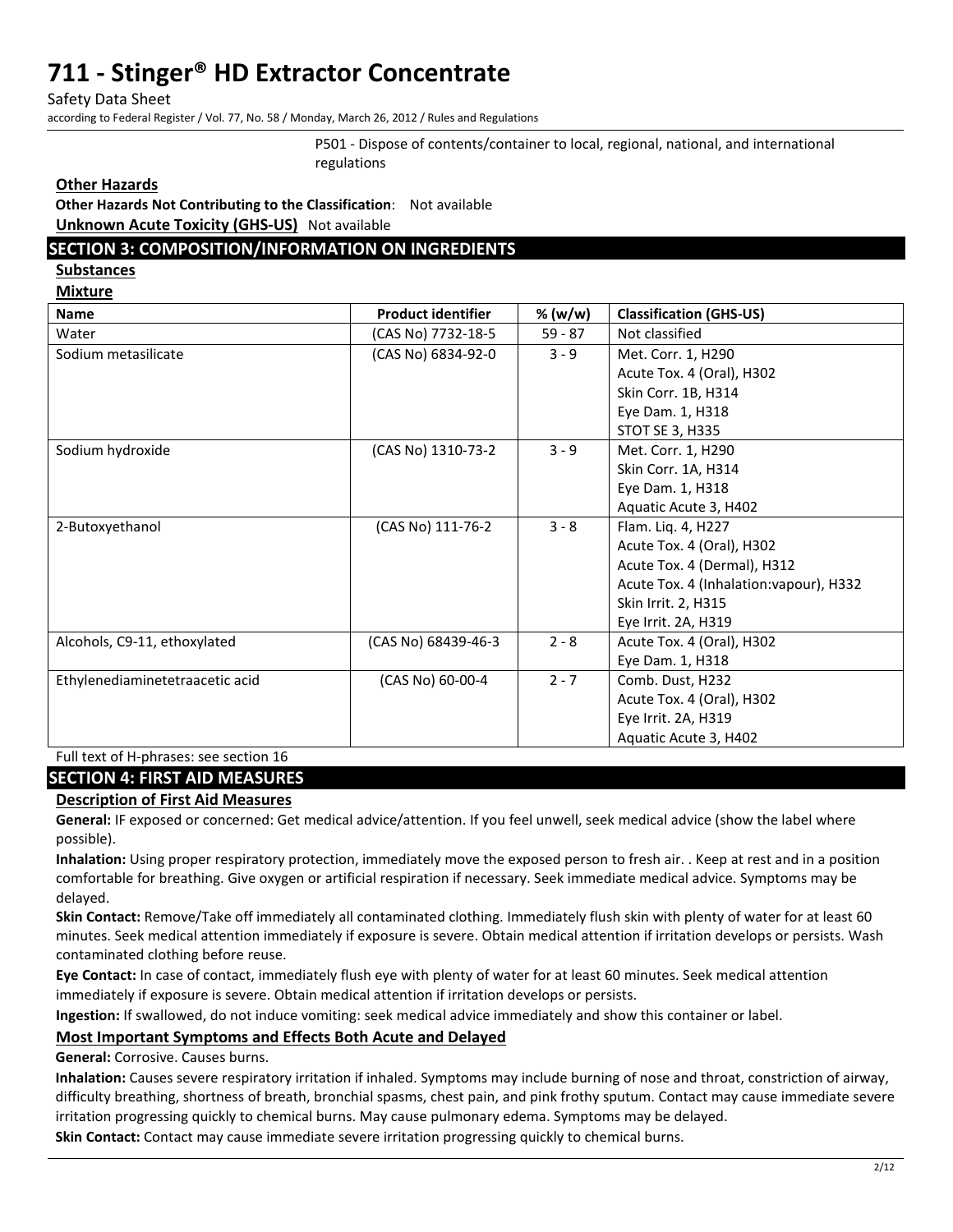Safety Data Sheet

according to Federal Register / Vol. 77, No. 58 / Monday, March 26, 2012 / Rules and Regulations

**Eye Contact:** Contact may cause immediate severe irritation progressing quickly to chemical burns. Can cause blindness.

**Ingestion:** May cause burns or irritation of the linings of the mouth, throat, and gastrointestinal tract. Swallowing a small quantity of this material will result in serious health hazard.

**Chronic Symptoms:** Not available

#### **Indication of Any Immediate Medical Attention and Special Treatment Needed**

If medical advice is needed, have product container or label at hand.

## **SECTION 5: FIRE-FIGHTING MEASURES**

### **Extinguishing Media**

**Suitable Extinguishing Media:** Use extinguishing media appropriate for surrounding fire.

**Unsuitable Extinguishing Media:** Do not use water jet. Use of heavy stream of water may spread fire.

#### **Special Hazards Arising From the Substance or Mixture**

**Fire Hazard:** Not flammable. Under conditions of fire this material may produce: Sulphur oxides.

**Explosion Hazard:** Product is not explosive.

**Reactivity:** Hazardous reactions will not occur under normal conditions.

### **Advice for Firefighters**

**Precautionary Measures Fire:** Not available

**Firefighting Instructions:** Keep upwind. Use water spray or fog for cooling exposed containers.

**Protection During Firefighting:** Firefighters must use full bunker gear including NIOSH-approved positive pressure self-contained breathing apparatus to protect against potential hazardous combustion or decomposition products and oxygen deficiencies. Evacuate area and fight the fire from a maximum distance or use unmanned hose holders or monitor nozzles. Cover pooling liquid with foam. Containers can build pressure if exposed to radiant heat; cool adjacent containers with flooding quantities of water until well after the fire is out. Withdraw immediately from the area if there is a rising sound from a venting safety device or discoloration of vessels, tanks, or pipelines. Be aware that burning liquid will float on water. Notify appropriate authorities if liquid enter sewers or waterways.

**Hazardous Combustion Products**: Carbon oxides (CO, CO2). On heating: release of toxic and corrosive gases/vapors sulphur oxides. **Other information:** Do not allow run-off from fire fighting to enter drains or water courses.

#### **Reference to Other Sections**

## Refer to section 9 for flammability properties.

## **SECTION 6: ACCIDENTAL RELEASE MEASURES**

### **Personal Precautions, Protective Equipment and Emergency Procedures**

**General Measures:** Product residue can burn after water evaporates.

#### **For Non-Emergency Personnel**

**Protective Equipment:** Use recommended respiratory protection. Wear suitable protective clothing, gloves and eye/face protection. **Emergency Procedures:** Stop leak if safe to do so. Eliminate ignition sources. Evacuate unnecessary personnel. Ventilate area. Keep upwind.

#### **For Emergency Personnel**

**Protective Equipment:** Use recommended respiratory protection. Wear suitable protective clothing, gloves and eye/face protection. **Emergency Procedures:** Stop leak if safe to do so. Eliminate ignition sources. Evacuate unnecessary personnel. Ventilate area.

### **Environmental Precautions**

If spill could potentially enter any waterway, including intermittent dry creeks, contact the U.S. COAST GUARD NATIONAL RESPONSE CENTER at 800-424-8802. In case of accident or road spill notify CHEMTREC at 800-424-9300 (in USA) or CANUTEC at 613-996- 6666 (in Canada). In other countries call CHEMTREC at (International code) +1-703-527-3887.

## **Methods and Material for Containment and Cleaning Up**

**For Containment:** Contain any spills with dikes or absorbents to prevent migration and entry into sewers or streams.

**Methods for Cleaning Up:** Ventilate area. Small quantities of liquid spill: take up in non-combustible absorbent material and shovel into container for disposal. Collect absorbed material and place into a sealed, labelled container for proper disposal. Practice good housekeeping - spillage can be slippery on smooth surface either wet or dry. Liquid spill: neutralize with powdered limestone or sodium bicarbonate.

#### **Reference to Other Sections**

See heading 8, Exposure Controls and Personal Protection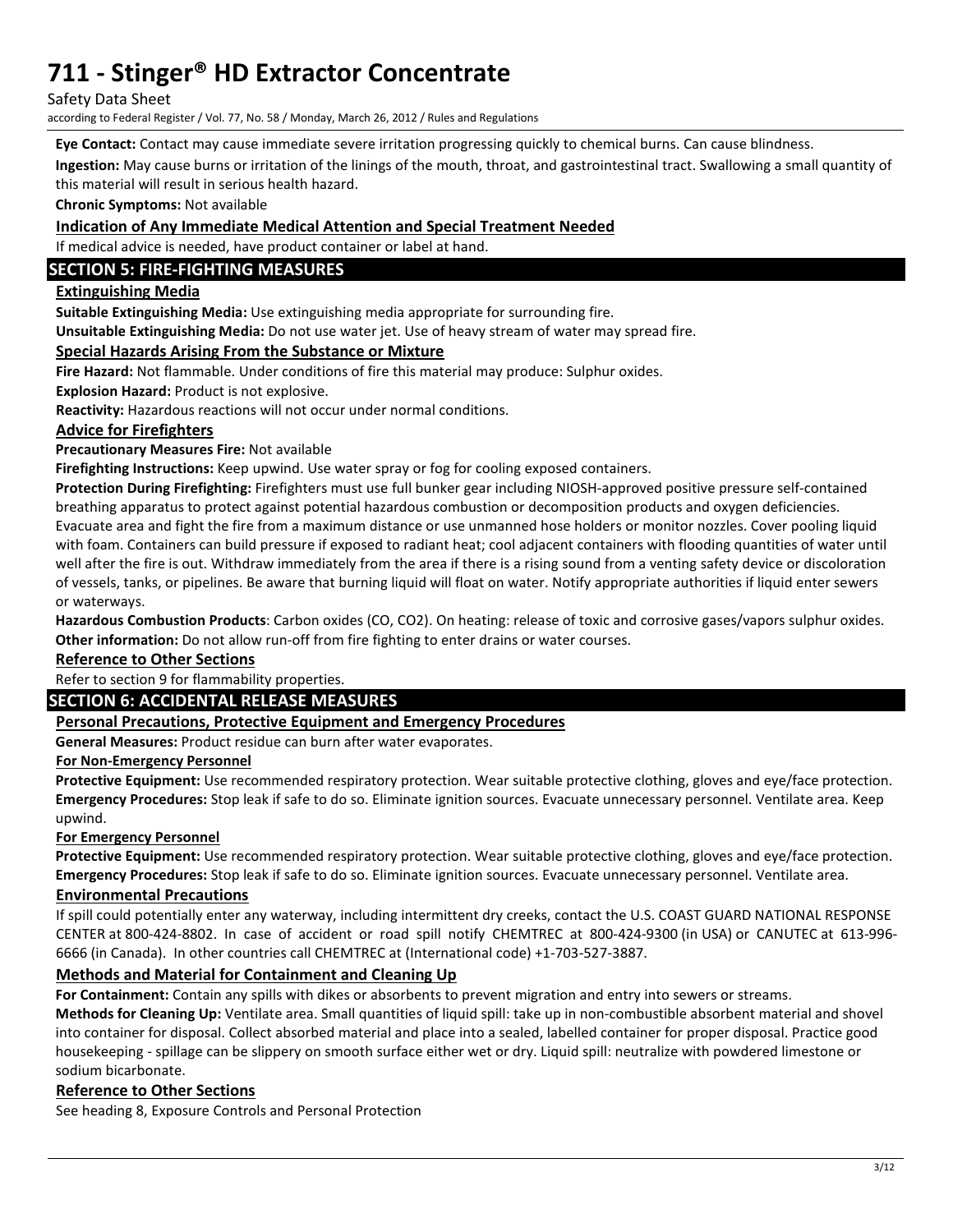Safety Data Sheet

according to Federal Register / Vol. 77, No. 58 / Monday, March 26, 2012 / Rules and Regulations

### **SECTION 7: HANDLING AND STORAGE**

### **Precautions for Safe Handling**

**Hygiene Measures:** Handle in accordance with good industrial hygiene and safety procedures. Emergency eye wash fountains and safety showers should be available in the immediate vicinity of any potential exposure. Wash contaminated clothing before reuse. **Conditions for Safe Storage, Including Any Incompatibilities** 

## **Storage Conditions:** Detached outside storage is preferable.

**Storage Area:** Store in dry, cool area. Store in a well-ventilated place. Keep away from combustible materials.

**Specific End Use(s)** Cleaning compound

## **SECTION 8: EXPOSURE CONTROLS/PERSONAL PROTECTION**

#### **Control Parameters**

| 2-Butoxyethanol (111-76-2)   |                                      |                     |  |  |
|------------------------------|--------------------------------------|---------------------|--|--|
| Mexico                       | OEL TWA (mg/m <sup>3</sup> )         | 120 mg/m $3$        |  |  |
| Mexico                       | OEL TWA (ppm)                        | 26 ppm              |  |  |
| Mexico                       | OEL STEL (mg/m <sup>3</sup> )        | 360 mg/m $3$        |  |  |
| Mexico                       | OEL STEL (ppm)                       | 75 ppm              |  |  |
| <b>USA ACGIH</b>             | <b>ACGIH TWA (ppm)</b>               | 20 ppm              |  |  |
| USA OSHA                     | OSHA PEL (TWA) (mg/m <sup>3</sup> )  | 240 mg/m $3$        |  |  |
| <b>USA OSHA</b>              | OSHA PEL (TWA) (ppm)                 | 50 ppm              |  |  |
| <b>USA NIOSH</b>             | NIOSH REL (TWA) (mg/m <sup>3</sup> ) | $24 \text{ mg/m}^3$ |  |  |
| <b>USA NIOSH</b>             | NIOSH REL (TWA) (ppm)                | 5 ppm               |  |  |
| <b>USA IDLH</b>              | US IDLH (ppm)                        | 700 ppm             |  |  |
| Alberta                      | OEL TWA (mg/m <sup>3</sup> )         | 97 mg/m $3$         |  |  |
| Alberta                      | OEL TWA (ppm)                        | 20 ppm              |  |  |
| <b>British Columbia</b>      | OEL TWA (ppm)                        | 20 ppm              |  |  |
| Manitoba                     | OEL TWA (ppm)                        | 20 ppm              |  |  |
| <b>New Brunswick</b>         | OEL TWA (mg/m <sup>3</sup> )         | 121 mg/m $3$        |  |  |
| <b>New Brunswick</b>         | OEL TWA (ppm)                        | 25 ppm              |  |  |
| Newfoundland & Labrador      | OEL TWA (ppm)                        | 20 ppm              |  |  |
| Nova Scotia                  | OEL TWA (ppm)                        | 20 ppm              |  |  |
| Nunavut                      | OEL STEL (mg/m <sup>3</sup> )        | 360 $mg/m3$         |  |  |
| Nunavut                      | OEL STEL (ppm)                       | 75 ppm              |  |  |
| Nunavut                      | OEL TWA (mg/m <sup>3</sup> )         | 120 mg/m $3$        |  |  |
| Nunavut                      | OEL TWA (ppm)                        | 25 ppm              |  |  |
| Northwest Territories        | OEL STEL (mg/m <sup>3</sup> )        | 360 $mg/m3$         |  |  |
| <b>Northwest Territories</b> | OEL STEL (ppm)                       | 75 ppm              |  |  |
| <b>Northwest Territories</b> | OEL TWA (mg/m <sup>3</sup> )         | 120 mg/m $3$        |  |  |
| <b>Northwest Territories</b> | OEL TWA (ppm)                        | 25 ppm              |  |  |
| Ontario                      | OEL TWA (ppm)                        | 20 ppm              |  |  |
| Prince Edward Island         | OEL TWA (ppm)                        | 20 ppm              |  |  |
| Québec                       | VEMP (mg/m <sup>3</sup> )            | 97 mg/m $3$         |  |  |
| Québec                       | VEMP (ppm)                           | 20 ppm              |  |  |
| Saskatchewan                 | OEL STEL (ppm)                       | 30 ppm              |  |  |
| Saskatchewan                 | OEL TWA (ppm)                        | 20 ppm              |  |  |
| Yukon                        | OEL STEL (mg/m <sup>3</sup> )        | 720 mg/m $3$        |  |  |
| Yukon                        | OEL STEL (ppm)                       | 150 ppm             |  |  |
| Yukon                        | OEL TWA (mg/m <sup>3</sup> )         | 240 mg/m $3$        |  |  |
| Yukon                        | OEL TWA (ppm)                        | 50 ppm              |  |  |
| Sodium hydroxide (1310-73-2) |                                      |                     |  |  |
| Mexico                       | OEL Ceiling (mg/m <sup>3</sup> )     | 2 mg/ $m3$          |  |  |
| <b>USA ACGIH</b>             | ACGIH Ceiling (mg/m <sup>3</sup> )   | $2 \text{ mg/m}^3$  |  |  |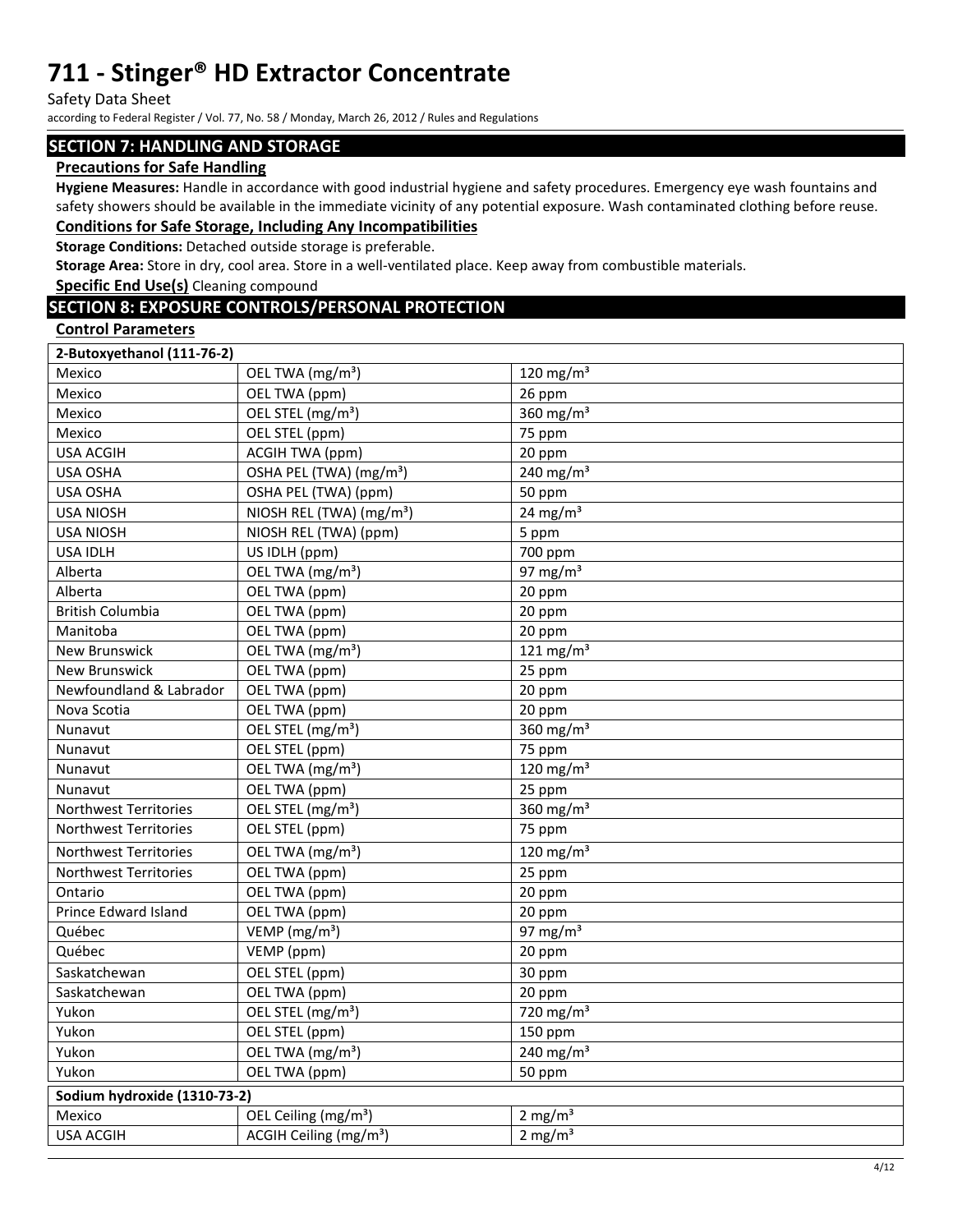Safety Data Sheet

according to Federal Register / Vol. 77, No. 58 / Monday, March 26, 2012 / Rules and Regulations

| USA OSHA                     | OSHA PEL (TWA) (mg/m <sup>3</sup> ) | 2 mg/m <sup>3</sup>  |
|------------------------------|-------------------------------------|----------------------|
| <b>USA NIOSH</b>             | NIOSH REL (ceiling) $(mg/m3)$       | 2 mg/m <sup>3</sup>  |
| USA IDLH                     | US IDLH $(mg/m3)$                   | 10 mg/m <sup>3</sup> |
| Alberta                      | OEL Ceiling (mg/m <sup>3</sup> )    | 2 mg/m <sup>3</sup>  |
| <b>British Columbia</b>      | OEL Ceiling (mg/m <sup>3</sup> )    | 2 mg/m <sup>3</sup>  |
| Manitoba                     | OEL Ceiling (mg/m <sup>3</sup> )    | 2 mg/ $m3$           |
| New Brunswick                | OEL Ceiling (mg/m <sup>3</sup> )    | 2 mg/m <sup>3</sup>  |
| Newfoundland & Labrador      | OEL Ceiling (mg/m <sup>3</sup> )    | 2 mg/ $m3$           |
| Nova Scotia                  | OEL Ceiling (mg/m <sup>3</sup> )    | 2 mg/ $m3$           |
| Nunavut                      | OEL Ceiling (mg/m <sup>3</sup> )    | 2 mg/ $m3$           |
| <b>Northwest Territories</b> | OEL Ceiling (mg/m <sup>3</sup> )    | 2 mg/m <sup>3</sup>  |
| Ontario                      | OEL Ceiling (mg/m <sup>3</sup> )    | 2 mg/ $m3$           |
| Prince Edward Island         | OEL Ceiling (mg/m <sup>3</sup> )    | 2 mg/m <sup>3</sup>  |
| Québec                       | PLAFOND (mg/m <sup>3</sup> )        | 2 mg/m <sup>3</sup>  |
| Saskatchewan                 | OEL Ceiling (mg/m <sup>3</sup> )    | 2 mg/ $m3$           |
| Yukon                        | OEL Ceiling (mg/m <sup>3</sup> )    | $2 \text{ mg/m}^3$   |

## **Exposure Controls**

**Appropriate Engineering Controls:** Emergency eye wash fountains and safety showers should be available in the immediate vicinity of any potential exposure, but are not required. Product to be handled under strictly controlled conditions. Ensure all national/local regulations are observed. Ensure all national/local regulations are observed.

**Personal Protective Equipment:** Protective clothing. Gloves. Protective goggles. Insufficient ventilation: wear respiratory protection.



**Materials for Protective Clothing:** Not available

**Hand Protection:** Impermeable protective gloves.

**Eye Protection:** In case of splash hazard: chemical goggles or safety glasses.

**Skin and Body Protection:** Wear suitable protective clothing.

**Respiratory Protection:** Use a NIOSH-approved respirator or self-contained breathing apparatus whenever exposure may exceed established Occupational Exposure Limits.

| <b>SECTION 9: PHYSICAL AND CHEMICAL PROPERTIES</b>           |                       |
|--------------------------------------------------------------|-----------------------|
| <b>Information on Basic Physical and Chemical Properties</b> |                       |
| <b>Physical State</b>                                        | Liquid                |
| Appearance                                                   | Orange                |
| Odor                                                         | Butyl                 |
| <b>Odor Threshold</b>                                        | Not available         |
| рH                                                           | $~^{\sim}$ 12         |
| <b>Relative Evaporation Rate (butylacetate=1)</b>            | < 1.07                |
| <b>Melting Point</b>                                         | Not available         |
| <b>Freezing Point</b>                                        | Not available         |
| <b>Boiling Point</b>                                         | 99.45 °C (211 °F)     |
| <b>Flash Point</b>                                           | None. Does not flash. |
| <b>Auto-ignition Temperature</b>                             | Not available         |
| <b>Decomposition Temperature</b>                             | Not available         |
| <b>Flammability (solid, gas)</b>                             | Not available         |
| <b>Lower Flammable Limit</b>                                 | Not available         |
| <b>Upper Flammable Limit</b>                                 | Not available         |
| <b>Vapor Pressure</b>                                        | Not available         |
| <b>Relative Vapor Density at 20 °C</b>                       | Not available         |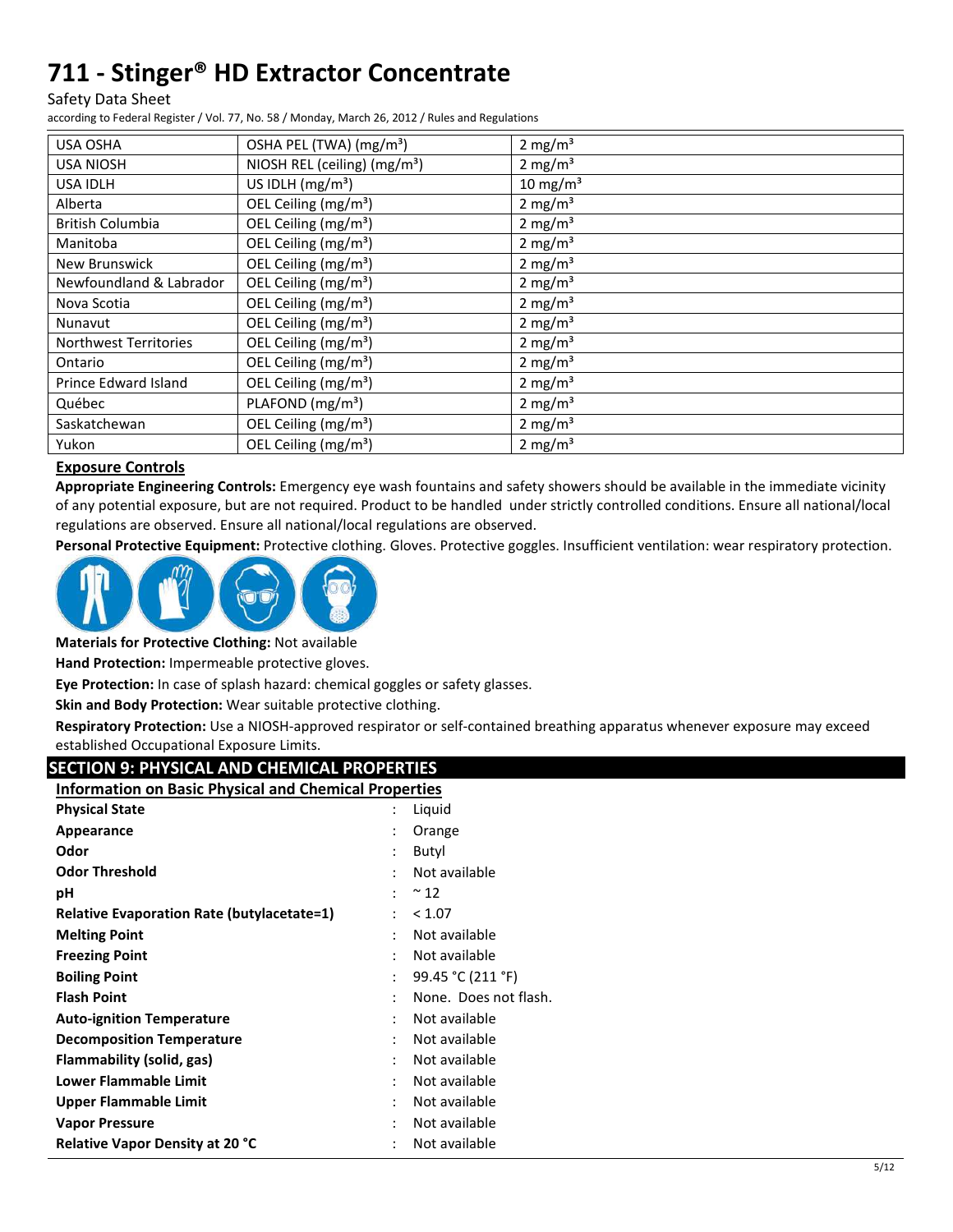Safety Data Sheet

according to Federal Register / Vol. 77, No. 58 / Monday, March 26, 2012 / Rules and Regulations

| <b>Relative Density</b>                                  | Not available                                                         |
|----------------------------------------------------------|-----------------------------------------------------------------------|
| <b>Specific Gravity</b>                                  | .996 Water = $1$                                                      |
| Solubility                                               | Water: 100 %                                                          |
| Partition coefficient: n-octanol/water                   | Not available                                                         |
| <b>Viscosity</b>                                         | Not available                                                         |
| <b>Explosion Data - Sensitivity to Mechanical Impact</b> | Not expected to present an explosion hazard due to mechanical impact. |
| <b>Explosion Data - Sensitivity to Static Discharge</b>  | Not expected to present an explosion hazard due to static discharge.  |

## **SECTION 10: STABILITY AND REACTIVITY**

**Reactivity:** Hazardous reactions will not occur under normal conditions.

**Chemical Stability:** Stable at standard temperature and pressure.

**Possibility of Hazardous Reactions:** Hazardous polymerization will not occur.

**Conditions to Avoid:** Protect from moisture.

**Incompatible Materials:** Avoid strong oxidizers.

**Hazardous Decomposition Products:** Thermal decomposition generates : Corrosive vapours.

## **SECTION 11: TOXICOLOGICAL INFORMATION**

**Information on Toxicological Effects - Product** 

**Acute Toxicity:** Not classified

**LD50 and LC50 Data:** Not available

**Skin Corrosion/Irritation:** Causes severe skin burns and eye damage.

**pH:** ~ 12

**Serious Eye Damage/Irritation:** Causes serious eye damage.

**pH:** ~12

**Respiratory or Skin Sensitization:** Not classified

**Germ Cell Mutagenicity:** Not classified

**Teratogenicity:** Not available

**Carcinogenicity:** Not classified

**Specific Target Organ Toxicity (Repeated Exposure):** Not classified

**Reproductive Toxicity:** Not classified

**Specific Target Organ Toxicity (Single Exposure):** Not classified

**Aspiration Hazard:** Not classified

**Symptoms/Injuries After Inhalation:** Causes severe respiratory irritation if inhaled. Symptoms may include burning of nose and throat, constriction of airway, difficulty breathing, shortness of breath, bronchial spasms, chest pain, and pink frothy sputum. Contact may cause immediate severe irritation progressing quickly to chemical burns. May cause pulmonary edema. Symptoms may be delayed.

**Symptoms/Injuries After Skin Contact:** Contact may cause immediate severe irritation progressing quickly to chemical burns. **Symptoms/Injuries After Eye Contact:** Contact may cause immediate severe irritation progressing quickly to chemical burns. Can cause blindness.

**Symptoms/Injuries After Ingestion:** May cause burns or irritation of the linings of the mouth, throat, and gastrointestinal tract. Swallowing a small quantity of this material will result in serious health hazard.

### **Information on Toxicological Effects - Ingredient(s)**

**LD50 and LC50 Data:**

| Sodium metasilicate (6834-92-0) |                        |  |
|---------------------------------|------------------------|--|
| LD50 Oral Rat                   | $600 \,\mathrm{mg/kg}$ |  |
| 2-Butoxyethanol (111-76-2)      |                        |  |
| LD50 Oral Rat                   | 470 mg/kg              |  |
| LD50 Dermal Rat                 | 1680 mg/kg             |  |
| LC50 Inhalation Rat (ppm)       | 450 ppm/4h             |  |
| ATE CLP (vapors)                | 11.000 mg/l/4h         |  |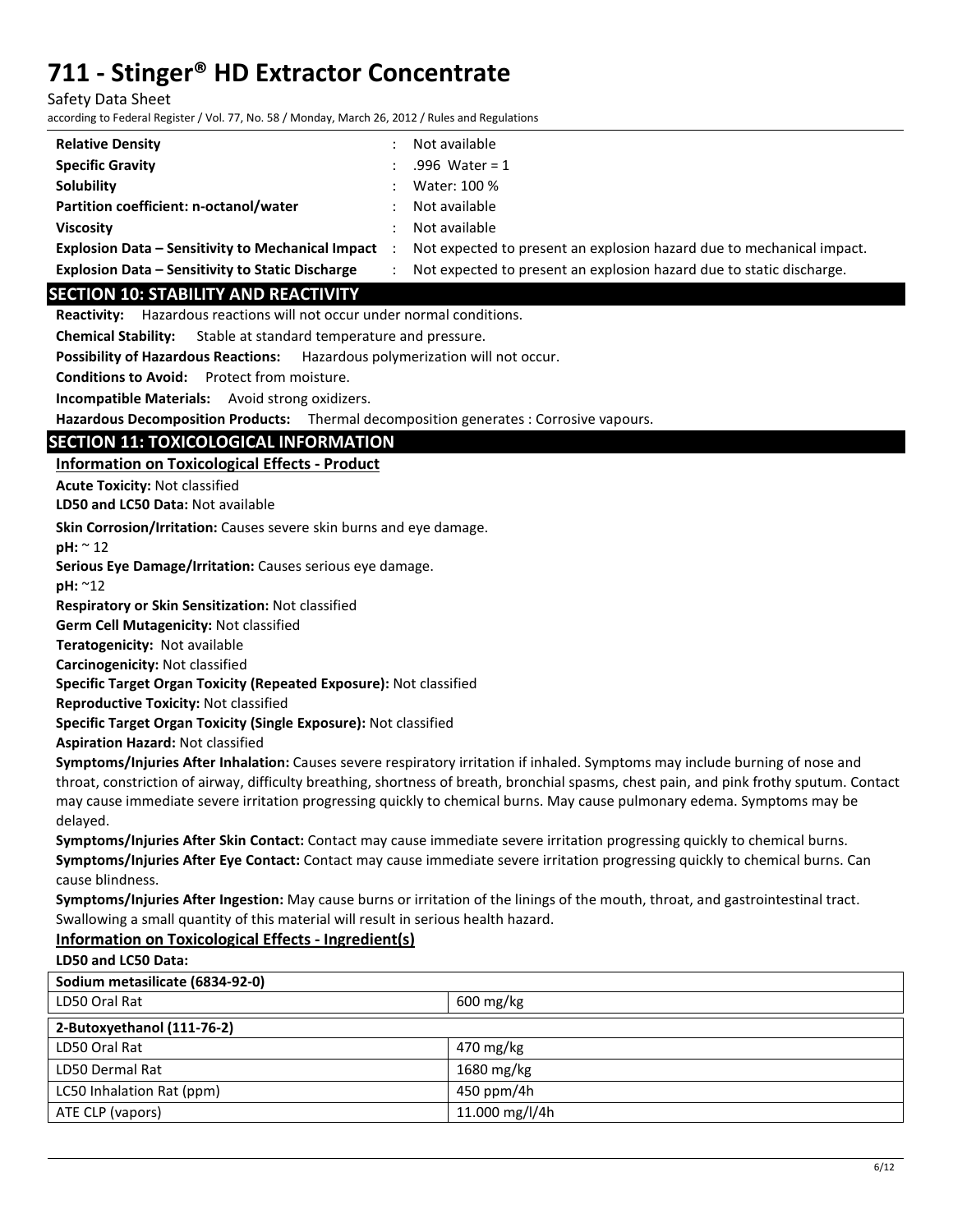Safety Data Sheet

according to Federal Register / Vol. 77, No. 58 / Monday, March 26, 2012 / Rules and Regulations

| Alcohols, C9-11, ethoxylated (68439-46-3)                                                              |                                                                            |                                                                                                                                     |  |
|--------------------------------------------------------------------------------------------------------|----------------------------------------------------------------------------|-------------------------------------------------------------------------------------------------------------------------------------|--|
| LD50 Oral Rat                                                                                          |                                                                            | 1400 mg/kg                                                                                                                          |  |
| Ethylenediaminetetraacetic acid (60-00-4)                                                              |                                                                            |                                                                                                                                     |  |
| LD50 Oral Rat                                                                                          |                                                                            | 1700 mg/kg                                                                                                                          |  |
| Water (7732-18-5)                                                                                      |                                                                            |                                                                                                                                     |  |
| LD50 Oral Rat                                                                                          |                                                                            | > 90000 mg/kg                                                                                                                       |  |
| 2-Butoxyethanol (111-76-2)                                                                             |                                                                            |                                                                                                                                     |  |
| <b>IARC Group</b>                                                                                      |                                                                            | 3                                                                                                                                   |  |
| National Toxicity Program (NTP) Status                                                                 |                                                                            | Evidence of Carcinogenicity.                                                                                                        |  |
| <b>SECTION 12: ECOLOGICAL INFORMATION</b>                                                              |                                                                            |                                                                                                                                     |  |
| <b>Toxicity</b> Not classified                                                                         |                                                                            |                                                                                                                                     |  |
| Sodium metasilicate (6834-92-0)                                                                        |                                                                            |                                                                                                                                     |  |
| LC50 Fish 1                                                                                            |                                                                            | 210 mg/l (Exposure time: 96 h - Species: Brachydanio rerio [semi-static])                                                           |  |
| LC 50 Fish 2                                                                                           |                                                                            | 210 mg/l (Exposure time: 96 h - Species: Brachydanio rerio)                                                                         |  |
| 2-Butoxyethanol (111-76-2)                                                                             |                                                                            |                                                                                                                                     |  |
| LC50 Fish 1                                                                                            |                                                                            | 1490 mg/l (Exposure time: 96 h - Species: Lepomis macrochirus [static])                                                             |  |
| EC50 Daphnia 1                                                                                         |                                                                            | 1000 mg/l (Exposure time: 48 h - Species: Daphnia magna)                                                                            |  |
| <b>LC 50 Fish 2</b>                                                                                    |                                                                            | 2950 mg/l (Exposure time: 96 h - Species: Lepomis macrochirus)                                                                      |  |
| Sodium hydroxide (1310-73-2)                                                                           |                                                                            |                                                                                                                                     |  |
| LC50 Fish 1                                                                                            | 40 mg/l                                                                    |                                                                                                                                     |  |
| Ethylenediaminetetraacetic acid (60-00-4)                                                              |                                                                            |                                                                                                                                     |  |
| LC50 Fish 1                                                                                            | 34 - 62 mg/l (Exposure time: 96 h - Species: Lepomis macrochirus [static]) |                                                                                                                                     |  |
| EC50 Daphnia 1                                                                                         | 113 mg/l (Exposure time: 48 h - Species: Daphnia magna [Static])           |                                                                                                                                     |  |
| 44.2 - 76.5 mg/l (Exposure time: 96 h - Species: Pimephales promelas [static])<br>LC 50 Fish 2         |                                                                            |                                                                                                                                     |  |
| <b>Persistence and Degradability</b>                                                                   |                                                                            |                                                                                                                                     |  |
| 711 - Stinger® HD Extractor Concentrate                                                                |                                                                            |                                                                                                                                     |  |
| Persistence and Degradability                                                                          | Product is biodegradable.                                                  |                                                                                                                                     |  |
| <b>Bioaccumulative Potential</b><br>711 - Stinger® HD Extractor Concentrate                            |                                                                            |                                                                                                                                     |  |
| <b>Bioaccumulative Potential</b>                                                                       | Not expected to bioaccumulate.                                             |                                                                                                                                     |  |
| 2-Butoxyethanol (111-76-2)                                                                             |                                                                            |                                                                                                                                     |  |
| Log Pow                                                                                                | 0.81 (at 25 °C)                                                            |                                                                                                                                     |  |
| <b>Mobility in Soil Not available</b>                                                                  |                                                                            |                                                                                                                                     |  |
| <b>Other Adverse Effects Not available</b>                                                             |                                                                            |                                                                                                                                     |  |
| <b>SECTION 13: DISPOSAL CONSIDERATIONS</b>                                                             |                                                                            |                                                                                                                                     |  |
|                                                                                                        |                                                                            | Waste Disposal Recommendations: Dispose of waste material in accordance with all local, regional, national, provincial, territorial |  |
| and international regulations.                                                                         |                                                                            |                                                                                                                                     |  |
| <b>SECTION 14: TRANSPORT INFORMATION</b>                                                               |                                                                            |                                                                                                                                     |  |
| 14.1 In Accordance with DOT:                                                                           |                                                                            | NOT DOT REGULATED IN TRUCKS IN CONTAINERS OF < 119 GAL                                                                              |  |
| 14.2 In Accordance with IMDG:<br><b>NOT REGULATED</b>                                                  |                                                                            |                                                                                                                                     |  |
| 14.3 In Accordance with IATA:<br>UN1719, Caustic Alkali Liquids, N.O.S., (Sodium Hydroxide), 8, PG-III |                                                                            |                                                                                                                                     |  |
| 14.4 In Accordance with TDG:<br><b>NOT REGULATED</b>                                                   |                                                                            |                                                                                                                                     |  |
| <b>SECTION 15: REGULATORY INFORMATION</b>                                                              |                                                                            |                                                                                                                                     |  |
| <b>US Federal Regulations</b>                                                                          |                                                                            |                                                                                                                                     |  |
| 711 - Stinger® HD Extractor Concentrate                                                                |                                                                            |                                                                                                                                     |  |
| <b>SARA Section 311/312 Hazard Classes</b>                                                             | Immediate (acute) health hazard                                            |                                                                                                                                     |  |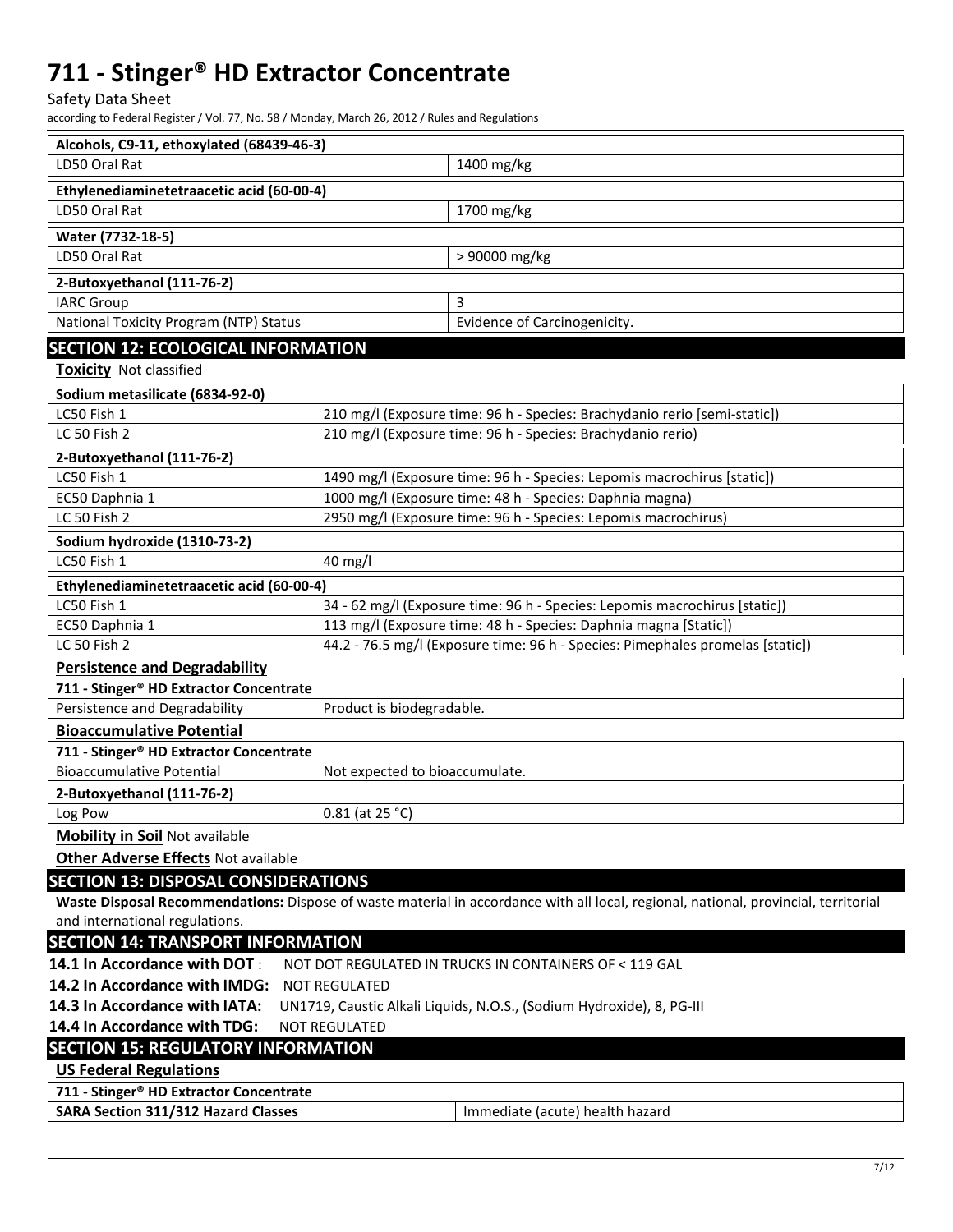Safety Data Sheet

according to Federal Register / Vol. 77, No. 58 / Monday, March 26, 2012 / Rules and Regulations

## **Sodium metasilicate (6834-92-0)**

| sourann mictasmeatc 1003+32 UI                                            |
|---------------------------------------------------------------------------|
| Listed on the United States TSCA (Toxic Substances Control Act) inventory |
| 2-Butoxyethanol (111-76-2)                                                |
| Listed on the United States TSCA (Toxic Substances Control Act) inventory |
| Sodium hydroxide (1310-73-2)                                              |
| Listed on the United States TSCA (Toxic Substances Control Act) inventory |
| Alcohols, C9-11, ethoxylated (68439-46-3)                                 |
| Listed on the United States TSCA (Toxic Substances Control Act) inventory |
| Ethylenediaminetetraacetic acid (60-00-4)                                 |
| Listed on the United States TSCA (Toxic Substances Control Act) inventory |
| Water (7732-18-5)                                                         |
| Listed on the United States TSCA (Toxic Substances Control Act) inventory |

### **US State Regulations**

**Sodium metasilicate (6834-92-0)** 

U.S. - Texas - Effects Screening Levels - Long Term

U.S. - Texas - Effects Screening Levels - Short Term

### **2-Butoxyethanol (111-76-2)**

| U.S. - California - SCAQMD - Toxic Air Contaminants - Non-Cancer Acute                                             |
|--------------------------------------------------------------------------------------------------------------------|
| U.S. - California - Toxic Air Contaminant List (AB 1807, AB 2728)                                                  |
| U.S. - Colorado - Groundwater Quality Standards                                                                    |
| U.S. - Connecticut - Hazardous Air Pollutants - HLVs (30 min)                                                      |
| U.S. - Connecticut - Hazardous Air Pollutants - HLVs (8 hr)                                                        |
| U.S. - Idaho - Non-Carcinogenic Toxic Air Pollutants - Acceptable Ambient Concentrations                           |
| U.S. - Idaho - Non-Carcinogenic Toxic Air Pollutants - Emission Levels (ELs)                                       |
| U.S. - Idaho - Occupational Exposure Limits - TWAs                                                                 |
| U.S. - Massachusetts - Oil & Hazardous Material List - Groundwater Reportable Concentration - Reporting Category 1 |
| U.S. - Massachusetts - Oil & Hazardous Material List - Groundwater Reportable Concentration - Reporting Category 2 |
| U.S. - Massachusetts - Oil & Hazardous Material List - Reportable Quantity                                         |
| U.S. - Massachusetts - Oil & Hazardous Material List - Soil Reportable Concentration - Reporting Category 1        |
| U.S. - Massachusetts - Oil & Hazardous Material List - Soil Reportable Concentration - Reporting Category 2        |
| RTK - U.S. - Massachusetts - Right To Know List                                                                    |
| U.S. - Michigan - Occupational Exposure Limits - Skin Designations                                                 |
| U.S. - Michigan - Occupational Exposure Limits - TWAs                                                              |
| U.S. - Minnesota - Chemicals of High Concern                                                                       |
| U.S. - Minnesota - Hazardous Substance List                                                                        |
| U.S. - Minnesota - Permissible Exposure Limits - Skin Designations                                                 |
| U.S. - Minnesota - Permissible Exposure Limits - TWAs                                                              |
| U.S. - New Hampshire - Regulated Toxic Air Pollutants - Ambient Air Levels (AALs) - 24-Hour                        |
| U.S. - New Hampshire - Regulated Toxic Air Pollutants - Ambient Air Levels (AALs) - Annual                         |
| RTK - U.S. - New Jersey - Right to Know Hazardous Substance List                                                   |
| U.S. - New Jersey - Special Health Hazards Substances List                                                         |
| U.S. - New York - Occupational Exposure Limits - Skin Designations                                                 |
| U.S. - New York - Occupational Exposure Limits - TWAs                                                              |
| U.S. - North Dakota - Air Pollutants - Guideline Concentrations - 8-Hour                                           |
| U.S. - Oregon - Permissible Exposure Limits - Skin Designations                                                    |
| U.S. - Oregon - Permissible Exposure Limits - TWAs                                                                 |
| RTK - U.S. - Pennsylvania - RTK (Right to Know) List                                                               |
| U.S. - Rhode Island - Air Toxics - Acceptable Ambient Levels - 1-Hour                                              |
| U.S. - Rhode Island - Air Toxics - Acceptable Ambient Levels - Annual                                              |
| U.S. - Tennessee - Occupational Exposure Limits - Skin Designations                                                |
| U.S. - Tennessee - Occupational Exposure Limits - TWAs                                                             |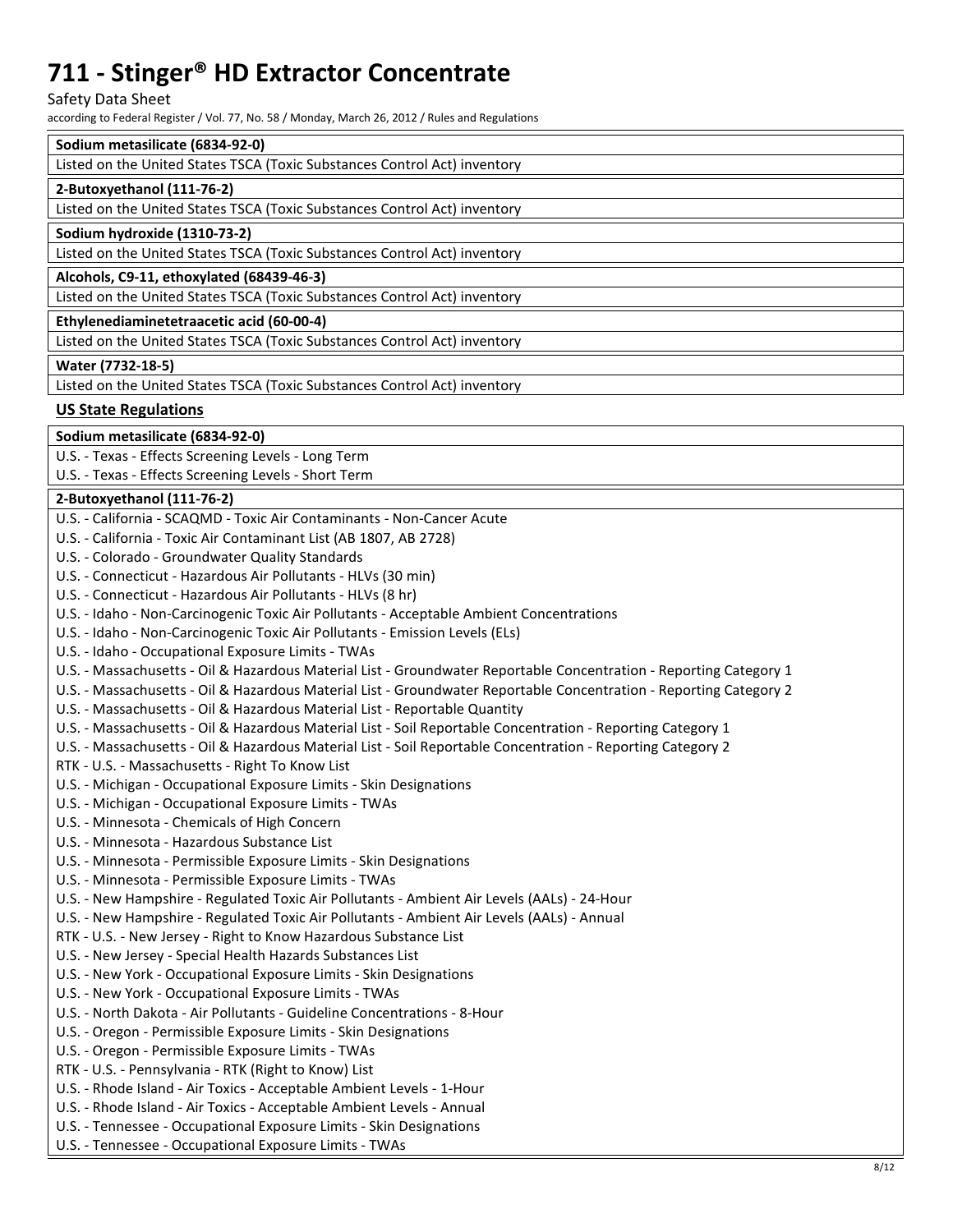Safety Data Sheet

according to Federal Register / Vol. 77, No. 58 / Monday, March 26, 2012 / Rules and Regulations

| U.S. - Texas - Effects Screening Levels - Long Term                                                                     |
|-------------------------------------------------------------------------------------------------------------------------|
| U.S. - Texas - Effects Screening Levels - Short Term                                                                    |
| U.S. - Vermont - Permissible Exposure Limits - Skin Designations                                                        |
| U.S. - Vermont - Permissible Exposure Limits - TWAs                                                                     |
| U.S. - Washington - Permissible Exposure Limits - Skin Designations                                                     |
| U.S. - Washington - Permissible Exposure Limits - STELs                                                                 |
| U.S. - Washington - Permissible Exposure Limits - TWAs                                                                  |
| U.S. - Wisconsin - Hazardous Air Contaminants - All Sources - Emissions From Stack Heights 25 Feet to Less Than 40 Feet |
| U.S. - Wisconsin - Hazardous Air Contaminants - All Sources - Emissions From Stack Heights 40 Feet to Less Than 75 Feet |
| U.S. - Wisconsin - Hazardous Air Contaminants - All Sources - Emissions From Stack Heights 75 Feet or Greater           |
| U.S. - Wisconsin - Hazardous Air Contaminants - All Sources - Emissions From Stack Heights Less Than 25 Feet            |
|                                                                                                                         |
| Sodium hydroxide (1310-73-2)                                                                                            |
| U.S. - California - SCAQMD - Toxic Air Contaminants - Non-Cancer Acute                                                  |
| U.S. - California - Toxic Air Contaminant List (AB 1807, AB 2728)                                                       |
| U.S. - Connecticut - Hazardous Air Pollutants - HLVs (30 min)                                                           |
| U.S. - Connecticut - Hazardous Air Pollutants - HLVs (8 hr)                                                             |
| U.S. - Delaware - Pollutant Discharge Requirements - Reportable Quantities                                              |
| U.S. - Idaho - Non-Carcinogenic Toxic Air Pollutants - Acceptable Ambient Concentrations                                |
| U.S. - Idaho - Non-Carcinogenic Toxic Air Pollutants - Emission Levels (ELs)                                            |
| U.S. - Idaho - Occupational Exposure Limits - TWAs                                                                      |
| U.S. - Louisiana - Reportable Quantity List for Pollutants                                                              |
| U.S. - Massachusetts - Oil & Hazardous Material List - Groundwater Reportable Concentration - Reporting Category 1      |
| U.S. - Massachusetts - Oil & Hazardous Material List - Groundwater Reportable Concentration - Reporting Category 2      |
| U.S. - Massachusetts - Oil & Hazardous Material List - Reportable Quantity                                              |
| U.S. - Massachusetts - Oil & Hazardous Material List - Soil Reportable Concentration - Reporting Category 1             |
| U.S. - Massachusetts - Oil & Hazardous Material List - Soil Reportable Concentration - Reporting Category 2             |
| RTK - U.S. - Massachusetts - Right To Know List                                                                         |
| U.S. - Massachusetts - Toxics Use Reduction Act                                                                         |
| U.S. - Michigan - Occupational Exposure Limits - Ceilings                                                               |
| U.S. - Michigan - Polluting Materials List                                                                              |
| U.S. - Minnesota - Chemicals of High Concern                                                                            |
| U.S. - Minnesota - Hazardous Substance List                                                                             |
| U.S. - Minnesota - Permissible Exposure Limits - Ceilings                                                               |
| U.S. - New Jersey - Discharge Prevention - List of Hazardous Substances                                                 |
| RTK - U.S. - New Jersey - Right to Know Hazardous Substance List                                                        |
| U.S. - New Jersey - Special Health Hazards Substances List                                                              |
| U.S. - New York - Occupational Exposure Limits - TWAs                                                                   |
| U.S. - New York - Reporting of Releases Part 597 - List of Hazardous Substances                                         |
| U.S. - North Dakota - Air Pollutants - Guideline Concentrations - 1-Hour                                                |
| U.S. - Oregon - Permissible Exposure Limits - TWAs                                                                      |
|                                                                                                                         |
| RTK - U.S. - Pennsylvania - RTK (Right to Know) - Environmental Hazard List                                             |
| RTK - U.S. - Pennsylvania - RTK (Right to Know) List                                                                    |
| U.S. - Rhode Island - Air Toxics - Acceptable Ambient Levels - 1-Hour                                                   |
| U.S. - Rhode Island - Air Toxics - Acceptable Ambient Levels - Annual                                                   |
| U.S. - South Carolina - Toxic Air Pollutants - Maximum Allowable Concentrations                                         |
| U.S. - South Carolina - Toxic Air Pollutants - Pollutant Categories                                                     |
| U.S. - Tennessee - Occupational Exposure Limits - Ceilings                                                              |
| U.S. - Texas - Effects Screening Levels - Long Term                                                                     |
| U.S. - Texas - Effects Screening Levels - Short Term                                                                    |
| U.S. - Vermont - Permissible Exposure Limits - Ceilings                                                                 |
| U.S. - Washington - Permissible Exposure Limits - Ceilings                                                              |
| U.S. - Wisconsin - Hazardous Air Contaminants - All Sources - Emissions From Stack Heights 25 Feet to Less Than 40 Feet |
| U.S. - Wisconsin - Hazardous Air Contaminants - All Sources - Emissions From Stack Heights 40 Feet to Less Than 75 Feet |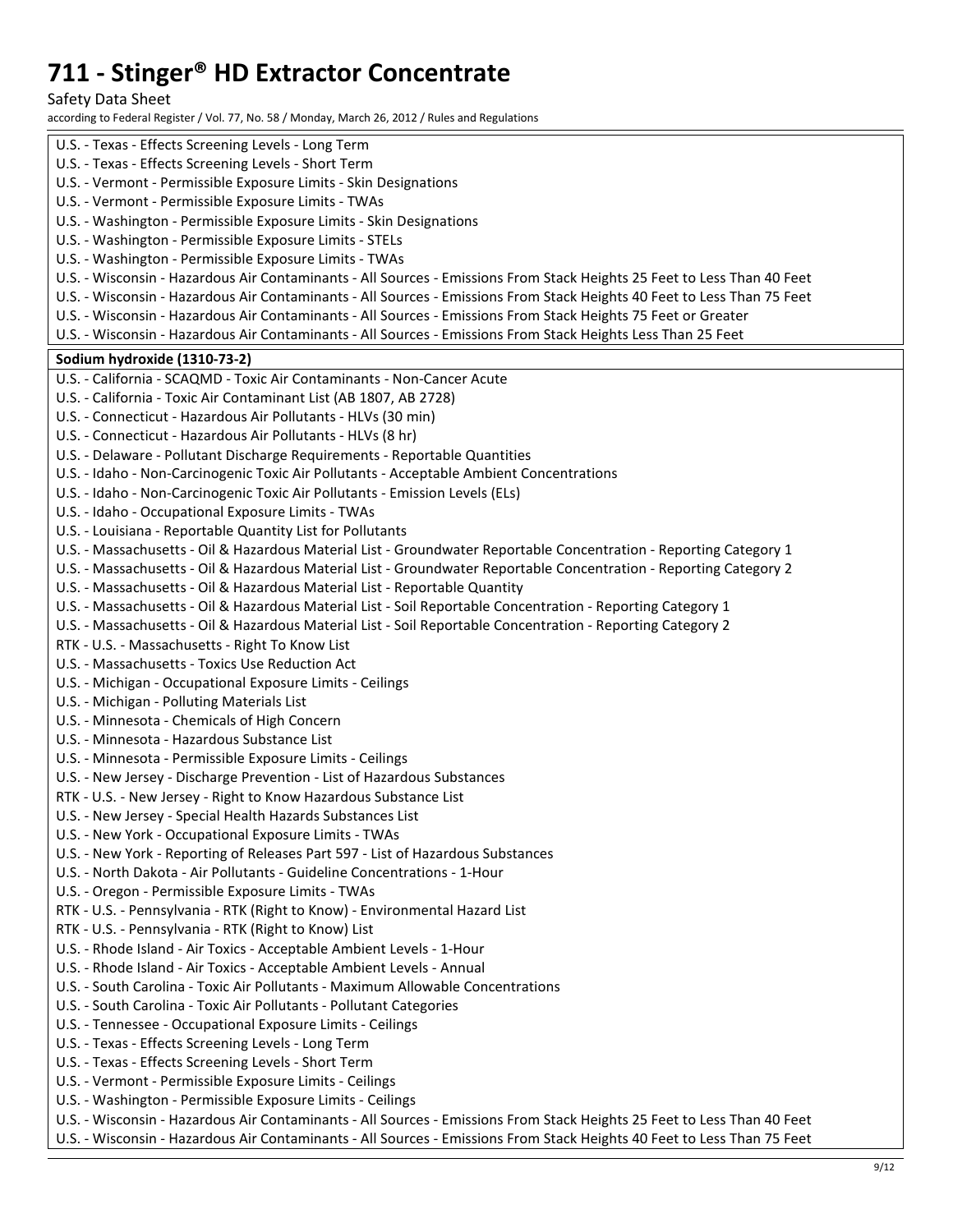Safety Data Sheet

according to Federal Register / Vol. 77, No. 58 / Monday, March 26, 2012 / Rules and Regulations

| U.S. - Wisconsin - Hazardous Air Contaminants - All Sources - Emissions From Stack Heights 75 Feet or Greater |                                                                                                                                                                                           |  |  |
|---------------------------------------------------------------------------------------------------------------|-------------------------------------------------------------------------------------------------------------------------------------------------------------------------------------------|--|--|
| U.S. - Wisconsin - Hazardous Air Contaminants - All Sources - Emissions From Stack Heights Less Than 25 Feet  |                                                                                                                                                                                           |  |  |
|                                                                                                               | Alcohols, C9-11, ethoxylated (68439-46-3)                                                                                                                                                 |  |  |
| U.S. - Texas - Effects Screening Levels - Long Term                                                           |                                                                                                                                                                                           |  |  |
| U.S. - Texas - Effects Screening Levels - Short Term                                                          |                                                                                                                                                                                           |  |  |
| Ethylenediaminetetraacetic acid (60-00-4)                                                                     |                                                                                                                                                                                           |  |  |
|                                                                                                               | U.S. - Delaware - Pollutant Discharge Requirements - Reportable Quantities                                                                                                                |  |  |
| U.S. - Louisiana - Reportable Quantity List for Pollutants                                                    |                                                                                                                                                                                           |  |  |
|                                                                                                               | U.S. - Massachusetts - Oil & Hazardous Material List - Groundwater Reportable Concentration - Reporting Category 1                                                                        |  |  |
|                                                                                                               | U.S. - Massachusetts - Oil & Hazardous Material List - Groundwater Reportable Concentration - Reporting Category 2                                                                        |  |  |
|                                                                                                               | U.S. - Massachusetts - Oil & Hazardous Material List - Reportable Quantity<br>U.S. - Massachusetts - Oil & Hazardous Material List - Soil Reportable Concentration - Reporting Category 1 |  |  |
|                                                                                                               | U.S. - Massachusetts - Oil & Hazardous Material List - Soil Reportable Concentration - Reporting Category 2                                                                               |  |  |
| RTK - U.S. - Massachusetts - Right To Know List                                                               |                                                                                                                                                                                           |  |  |
| U.S. - Massachusetts - Toxics Use Reduction Act                                                               |                                                                                                                                                                                           |  |  |
| U.S. - Michigan - Polluting Materials List                                                                    |                                                                                                                                                                                           |  |  |
|                                                                                                               | U.S. - New Jersey - Discharge Prevention - List of Hazardous Substances                                                                                                                   |  |  |
|                                                                                                               | RTK - U.S. - New Jersey - Right to Know Hazardous Substance List                                                                                                                          |  |  |
|                                                                                                               | U.S. - New York - Reporting of Releases Part 597 - List of Hazardous Substances                                                                                                           |  |  |
|                                                                                                               | RTK - U.S. - Pennsylvania - RTK (Right to Know) - Environmental Hazard List                                                                                                               |  |  |
| RTK - U.S. - Pennsylvania - RTK (Right to Know) List                                                          |                                                                                                                                                                                           |  |  |
| U.S. - Texas - Effects Screening Levels - Long Term                                                           |                                                                                                                                                                                           |  |  |
| U.S. - Texas - Effects Screening Levels - Short Term                                                          |                                                                                                                                                                                           |  |  |
| <b>Canadian Regulations</b>                                                                                   |                                                                                                                                                                                           |  |  |
| 711 - Stinger® HD Extractor Concentrate                                                                       |                                                                                                                                                                                           |  |  |
| <b>WHMIS Classification</b>                                                                                   | Class E - Corrosive Material                                                                                                                                                              |  |  |
|                                                                                                               |                                                                                                                                                                                           |  |  |
| Sodium metasilicate (6834-92-0)                                                                               |                                                                                                                                                                                           |  |  |
|                                                                                                               | Listed on the Canadian DSL (Domestic Substances List) inventory.                                                                                                                          |  |  |
| Listed on the Canadian Ingredient Disclosure List                                                             |                                                                                                                                                                                           |  |  |
| <b>WHMIS Classification</b>                                                                                   | <b>Class E - Corrosive Material</b>                                                                                                                                                       |  |  |
|                                                                                                               | Class D Division 2 Subdivision B - Toxic material causing other toxic effects                                                                                                             |  |  |
| 2-Butoxyethanol (111-76-2)                                                                                    |                                                                                                                                                                                           |  |  |
|                                                                                                               | Listed on the Canadian DSL (Domestic Substances List) inventory.                                                                                                                          |  |  |
| Listed on the Canadian Ingredient Disclosure List                                                             |                                                                                                                                                                                           |  |  |
| <b>WHMIS Classification</b>                                                                                   | Class B Division 3 - Combustible Liquid                                                                                                                                                   |  |  |
|                                                                                                               | Class D Division 1 Subdivision A - Very toxic material causing immediate and serious toxic effects                                                                                        |  |  |
|                                                                                                               | Class D Division 2 Subdivision B - Toxic material causing other toxic effects                                                                                                             |  |  |
| Sodium hydroxide (1310-73-2)                                                                                  |                                                                                                                                                                                           |  |  |
| Listed on the Canadian DSL (Domestic Substances List) inventory.                                              |                                                                                                                                                                                           |  |  |
| Listed on the Canadian Ingredient Disclosure List                                                             |                                                                                                                                                                                           |  |  |
| <b>WHMIS Classification</b>                                                                                   | Class E - Corrosive Material                                                                                                                                                              |  |  |
| Alcohols, C9-11, ethoxylated (68439-46-3)                                                                     |                                                                                                                                                                                           |  |  |
| Listed on the Canadian DSL (Domestic Substances List) inventory.                                              |                                                                                                                                                                                           |  |  |
| <b>WHMIS Classification</b><br>Class D Division 2 Subdivision B - Toxic material causing other toxic effects  |                                                                                                                                                                                           |  |  |
| Ethylenediaminetetraacetic acid (60-00-4)                                                                     |                                                                                                                                                                                           |  |  |
|                                                                                                               | Listed on the Canadian DSL (Domestic Substances List) inventory.                                                                                                                          |  |  |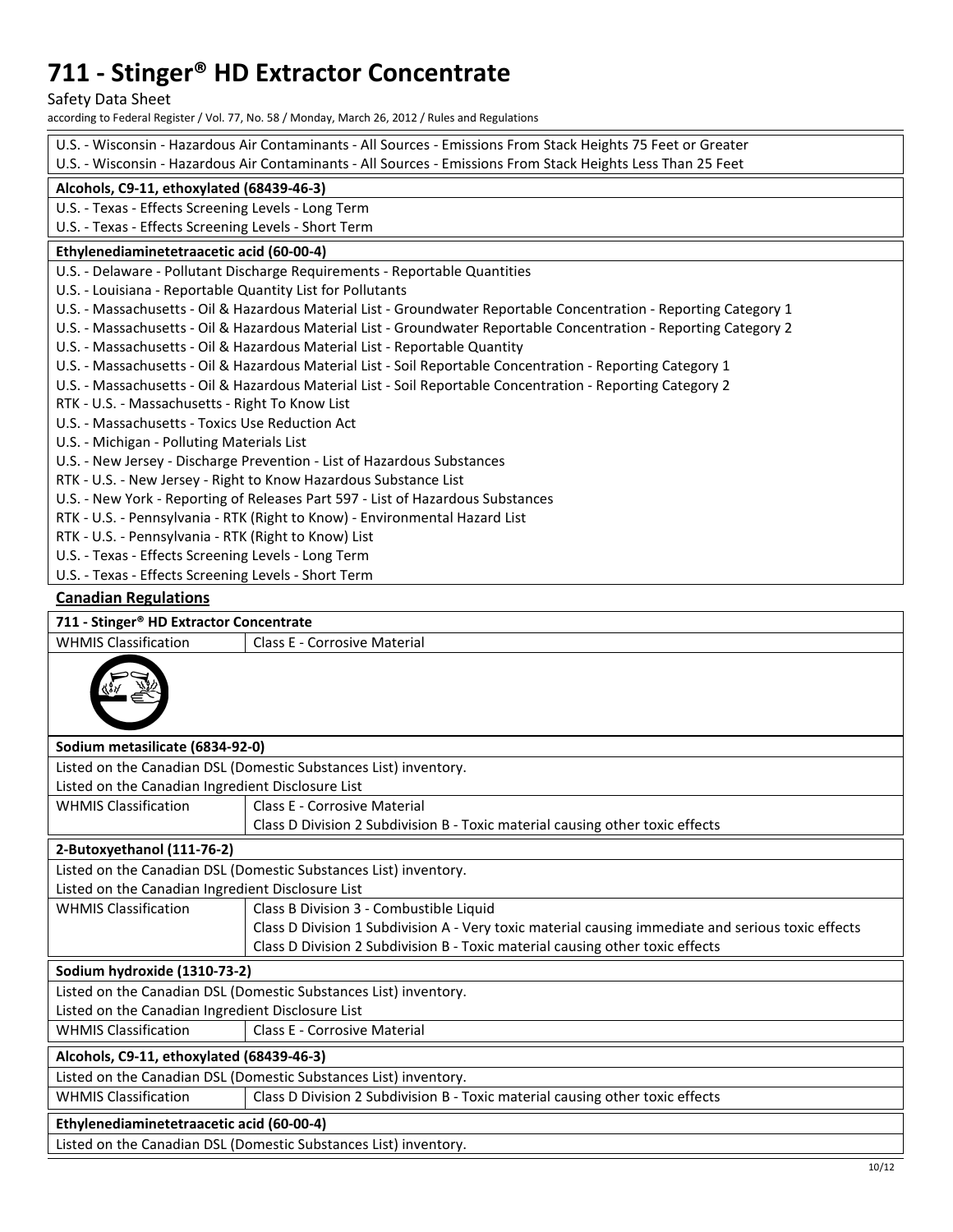#### Safety Data Sheet

according to Federal Register / Vol. 77, No. 58 / Monday, March 26, 2012 / Rules and Regulations

| <b>WHMIS Classification</b>                                      | Class D Division 2 Subdivision B - Toxic material causing other toxic effects |  |  |
|------------------------------------------------------------------|-------------------------------------------------------------------------------|--|--|
| Water (7732-18-5)                                                |                                                                               |  |  |
| Listed on the Canadian DSL (Domestic Substances List) inventory. |                                                                               |  |  |
| <b>WHMIS Classification</b>                                      | Uncontrolled product according to WHMIS classification criteria               |  |  |

This product has been classified in accordance with the hazard criteria of the Controlled Products Regulations (CPR) and the SDS contains all of the information required by CPR.

### **SECTION 16: OTHER INFORMATION, INCLUDING DATE OF PREPARATION OR LAST REVISION**

: 0**2/13/2015**

: This document has been prepared in accordance with the SDS requirements of the OSHA Hazard Communication Standard 29 CFR 1910.1200.

#### **GHS Full Text Phrases**:

**Other Information** 

|                                                      | Acute Tox. 4 (Dermal)                            | Acute toxicity (dermal) Category 4                                                                                                                                                                 |
|------------------------------------------------------|--------------------------------------------------|----------------------------------------------------------------------------------------------------------------------------------------------------------------------------------------------------|
|                                                      | Acute Tox. 4                                     | Acute toxicity (inhalation: vapour) Category 4                                                                                                                                                     |
|                                                      | (Inhalation: vapour)                             |                                                                                                                                                                                                    |
|                                                      | Acute Tox. 4 (Oral)                              | Acute toxicity (oral) Category 4                                                                                                                                                                   |
|                                                      | <b>Aquatic Acute 3</b>                           | Hazardous to the aquatic environment - Acute Hazard Category 3                                                                                                                                     |
|                                                      | Comb. Dust                                       | Combustible Dust                                                                                                                                                                                   |
|                                                      | Eye Dam. 1                                       | Serious eye damage/eye irritation Category 1                                                                                                                                                       |
|                                                      | Eye Irrit. 2A                                    | Serious eye damage/eye irritation Category 2A                                                                                                                                                      |
|                                                      | Flam. Lig. 4                                     | Flammable liquids Category 4                                                                                                                                                                       |
|                                                      | Flam. Liq. Not classified                        | Flammable liquids Not classified                                                                                                                                                                   |
|                                                      | Met. Corr. 1                                     | Corrosive to metals Category 1                                                                                                                                                                     |
|                                                      | Skin Corr. 1A                                    | Skin corrosion/irritation Category 1A                                                                                                                                                              |
|                                                      | Skin Corr. 1B                                    | Skin corrosion/irritation Category 1B                                                                                                                                                              |
|                                                      | Skin Irrit. 2                                    | Skin corrosion/irritation Category 2                                                                                                                                                               |
|                                                      | STOT SE 3                                        | Specific target organ toxicity (single exposure) Category 3                                                                                                                                        |
|                                                      | H <sub>227</sub>                                 | Combustible liquid                                                                                                                                                                                 |
|                                                      | H <sub>232</sub>                                 | May form combustible dust concentrations in air                                                                                                                                                    |
|                                                      | H290                                             | May be corrosive to metals                                                                                                                                                                         |
|                                                      | H302                                             | Harmful if swallowed                                                                                                                                                                               |
|                                                      | H312                                             | Harmful in contact with skin                                                                                                                                                                       |
|                                                      | H314                                             | Causes severe skin burns and eye damage                                                                                                                                                            |
|                                                      | H315                                             | Causes skin irritation                                                                                                                                                                             |
|                                                      | H318                                             | Causes serious eye damage                                                                                                                                                                          |
|                                                      | H319                                             | Causes serious eye irritation                                                                                                                                                                      |
|                                                      | H332                                             | Harmful if inhaled                                                                                                                                                                                 |
|                                                      | H335                                             | May cause respiratory irritation                                                                                                                                                                   |
|                                                      | H402                                             | Harmful to aquatic life                                                                                                                                                                            |
| <b>NFPA Health Hazard</b><br><b>NFPA Fire Hazard</b> |                                                  | 3 - Short exposure could cause serious temporary or<br>residual injury even though prompt medical attention was<br>given.<br>3<br>$\mathbf{0}$<br>1 - Must be preheated before ignition can occur. |
|                                                      | <b>NFPA Reactivity</b><br><b>HMIS III Rating</b> | 0 - Normally stable, even under fire exposure conditions,<br>and are not reactive with water.                                                                                                      |
|                                                      |                                                  |                                                                                                                                                                                                    |
| <b>Health</b>                                        |                                                  | : 3 Serious Hazard - Major injury likely unless prompt action is taken and medical treatment is<br>given                                                                                           |